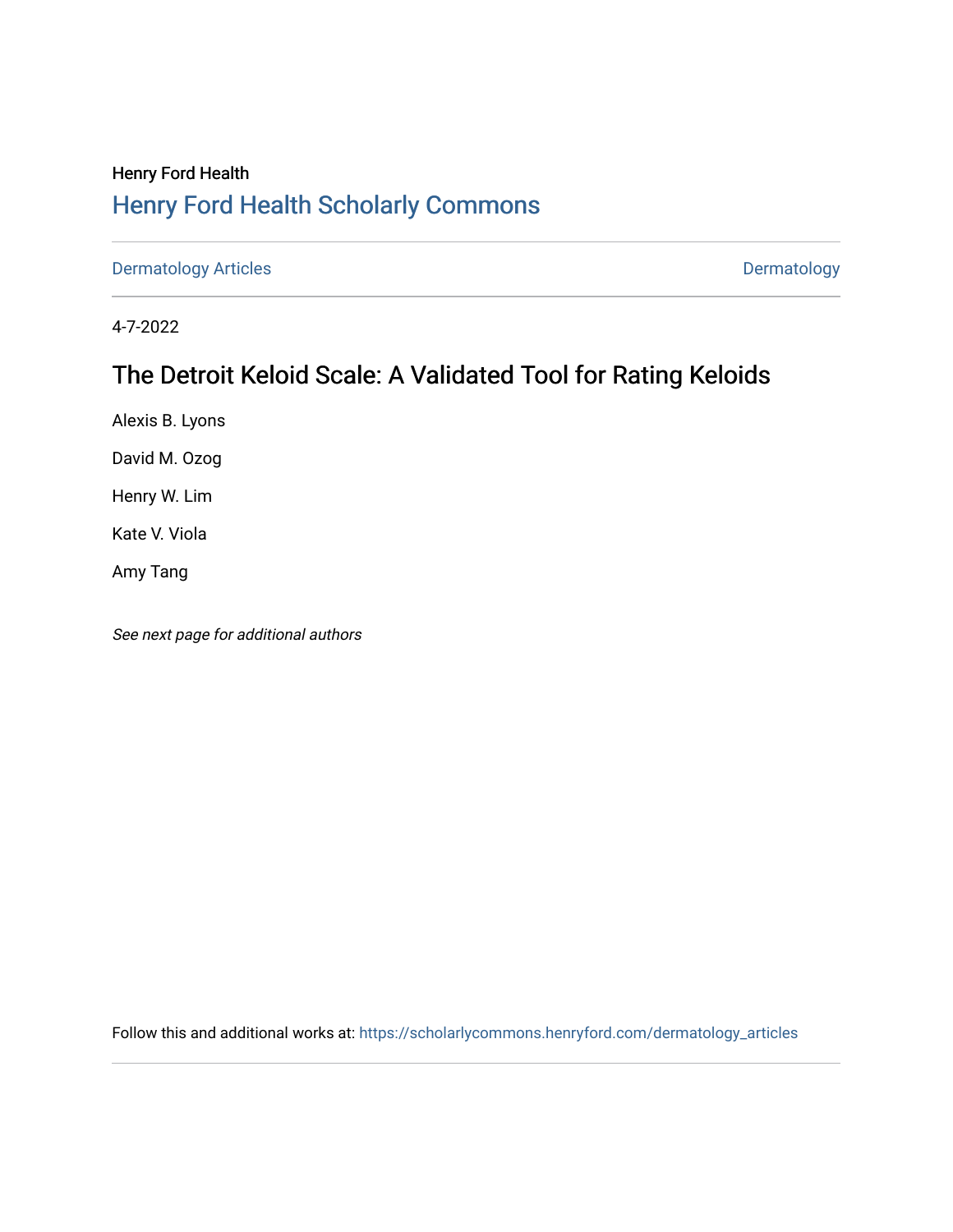### Authors

Alexis B. Lyons, David M. Ozog, Henry W. Lim, Kate V. Viola, Amy Tang, and Lamont R. Jones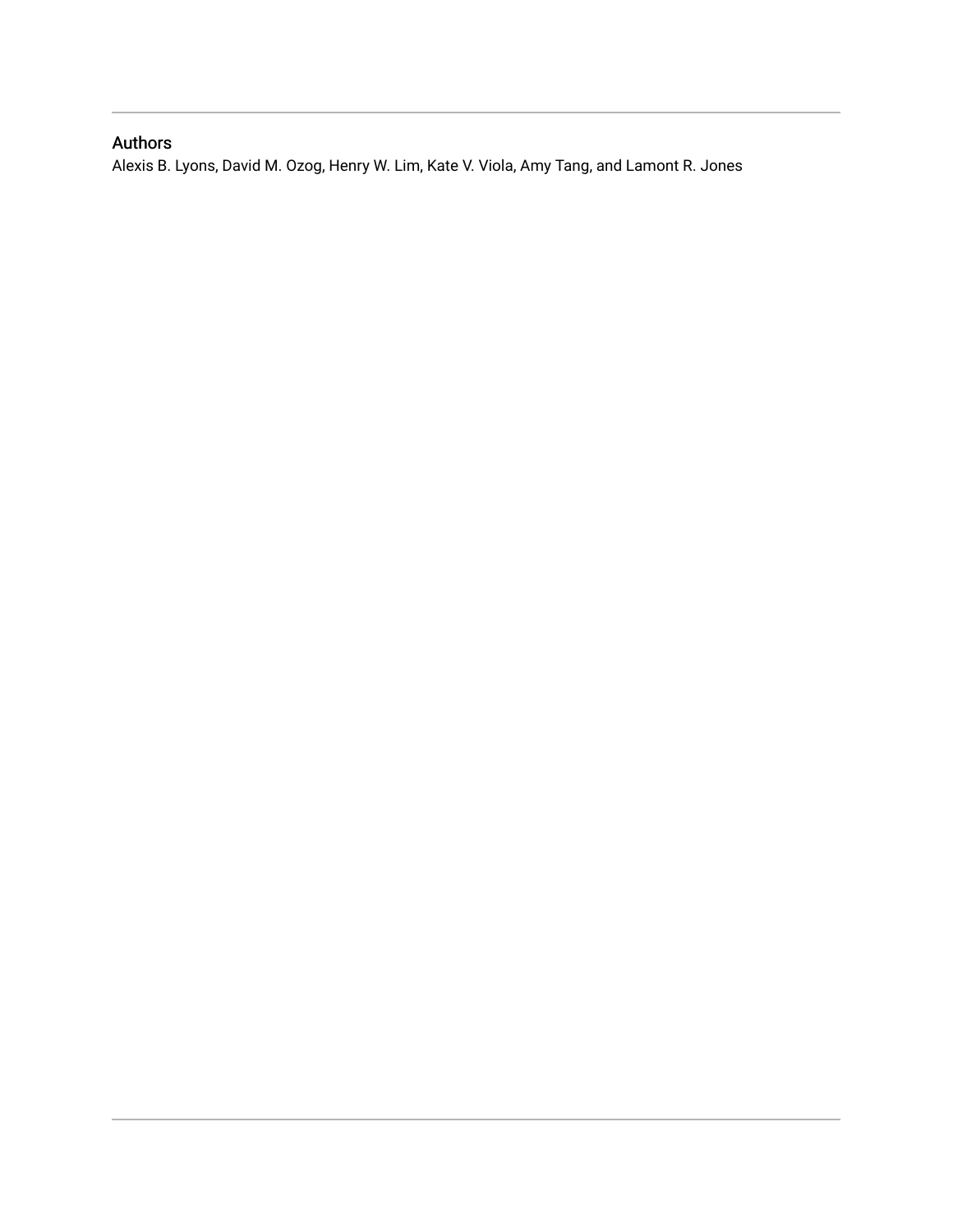Facial Plastic Surgery & Aesthetic Medicine Volume 0, Number 0, 2022 American Academy of Facial Plastic and Reconstructive Surgery, Inc. DOI: 10.1089/fpsam.2021.0359

# **Tacial Plastic Surgery Aesthetic Medicine**

Open camera or QR reader and scan code to access this article and other resources online.



# The Detroit Keloid Scale: A Validated Tool for Rating Keloids

Alexis B. Lyons, MD,<sup>1</sup> David M. Ozog, MD,<sup>1,\*</sup> Henry W. Lim, MD,<sup>1</sup> Kate Viola, MD,<sup>1</sup> Amy Tang,  $PhD<sub>1</sub><sup>2</sup>$  and Lamont R. Jones, MD, MBA $<sup>3</sup>$ </sup>

#### Abstract

Background: Comparing keloid treatment modalities and assessing response to treatments may be predicted by a better classification system.

Objectives: To develop and validate the Detroit Keloid Scale (DKS), a standardized method of keloid assessment.

Methods: Forty-seven physicians were polled to develop the DKS. The scale was validated in 52 patients against the Vancouver Scar Scale (VSS), Patient and Observer Scar Assessment Scale (POSAS), and Dermatology Life Quality Index (DLQI).

Results: The inter-rater reliability was ''substantial'' for observer DKS and only ''moderate'' for VSS and observer POSAS (intraclass correlation coefficient were 0.80, 0.60, and 0.47, respectively). Pearson's correlation indicated "moderate" association between observer DKS with observer POSAS ( $\rho$  = 0.56,  $p$  < 0.001) and "substantial" relationship between observer DKS and VSS ( $\rho$  = 0.63, p < 0.001). Pearson's correlation indicated ''moderate'' association between patient portion of DKS and patient portion of POSAS and patient portion of the DKS and DLQI (0.61 and 0.60, respectively,  $p < 0.05$ ). DKS total score consistently showed significant "substantial" relationship with POSAS total score ( $\rho = 0.65$ ,  $p < 0.001$ ).

Conclusions: The DKS offers a validated keloid-specific outcome measure for comparing keloid treatments.

#### Introduction

There is large heterogeneity in the literature when it comes to outcome measures for scars.<sup>1,2</sup> Outcome measures for scars can include subjective components and objective measurements.3 In fact, a recent systematic review identified a total of 40 disease outcome measures that were used in 41 randomized controlled trials.<sup>1</sup> These range from pliability, firmness, color, thickness, vascularity, surface area, and height among others. $<sup>2</sup>$  This heteroge-</sup> neity makes it difficult to compare outcomes of clinical trials and response to treatments, particularly for keloids, which were not included when the most popular scar outcome instruments were designed.

Objective measurements (e.g., ultrasound) of various clinical parameters have been explored in the past to bring objectivity to scar rating systems; however, they often examined hypertrophic scars and did not include those with keloids.<sup>4</sup> Keloids differ from hypertrophic scars in that they are characterized by horizontal growth beyond the boundary of the original wound and represent a complex pathomechanistic and treatment conundrum.<sup>5</sup> Moreover, because they disproportionately affect people

Departments of <sup>1</sup>Dermatology, <sup>2</sup>Public Health, and <sup>3</sup>Otolaryngology Head and Neck Surgery, Henry Ford Hospital, Detroit, Michigan, USA.

<sup>\*</sup>Address correspondence to: David M. Ozog, MD, Department of Dermatology, Henry Ford Hospital, 3031 West Grand Boulevard, Suite 800, Detroit, MI 48202, USA, Email: dozog1@hfhs.org

ª Alexis B. Lyons et al. 2022; Published by Mary Ann Liebert, Inc. This Open Access article is distributed under the terms of the Creative Commons License [CC-BY] (http://creativecommons.org/licenses/by/4.0), which permits unrestricted use, distribution, and reproduction in any medium, provided the original work is properly cited.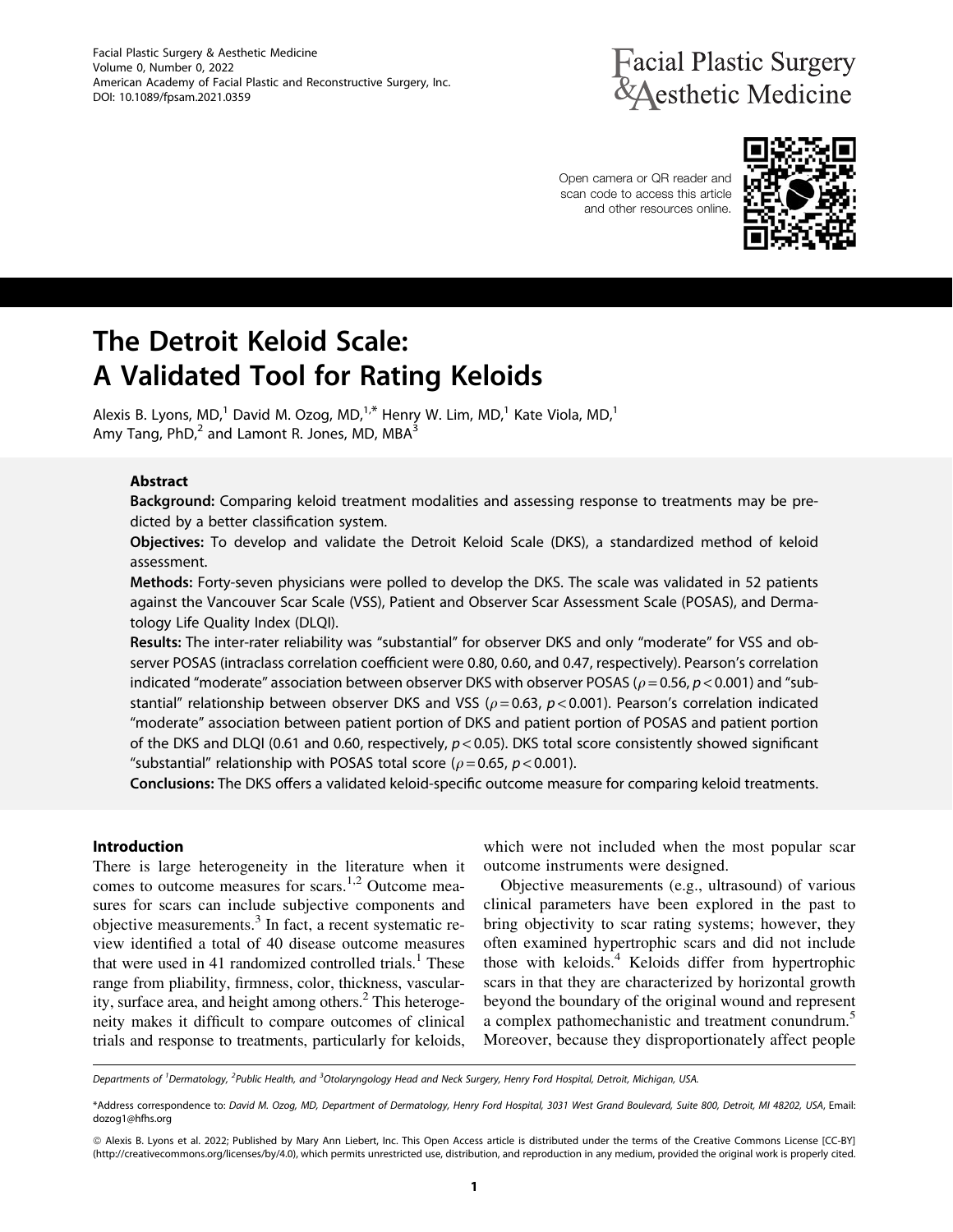#### KEY POINTS

**Question:** What are the features of keloid scars that affect patients and their treatments?

**Findings:** A new scale was created and compared with existing outcome measures with good success.

**Meaning:** This new scale, the Detroit Keloid Scale, may allow providers to better compare patients with keloids, and the effect of their treatments, leading to research that can improve outcomes.

with skin of color (SOC), common outcome scar scales that often include components such as vascularity are difficult to apply broadly to keloids.

The most commonly used scar outcome measures are the Vancouver Scar Scale (VSS)<sup>6</sup> and the Patient and Observer Scar Assessment Scale (POSAS).7 The VSS, which was developed to rate burn scars, analyzes vascularity, thickness, pliability, and pigmentation by an observer, whereas the POSAS incorporates these attributes plus surface area assessed by an observer as well as pain, itching, color, stiffness, thickness, and relief assessed by the patient.

Although the POSAS and VSS have been utilized to evaluate keloids, $<sup>8</sup>$  these were not designed specifically</sup> with keloids in mind. The Dermatology Life Quality Index  $(DLQI)^9$  is one of the most consistently utilized patient-reported outcome measures and quantifies how dermatologic skin conditions affect patient quality of life; however, it was not proposed specifically for keloid scars. The objective of this study was to develop and validate a keloid-specific outcome measure, the Detroit Keloid Scale (DKS), to better enable clinicians and researchers to compare keloid treatment modalities among studies and to assess treatment efficacy.

#### Materials and Methods Development of the DKS

For development of the DKS, physicians from numerous specialties attending the third International Keloid Symposium (Beijing, China, April 19–21, 2019)<sup>10</sup> and from Henry Ford Hospital (Detroit, MI) were polled through an online survey with item reduction to rank each component in order from most important to least important for the development of the DKS to determine the most important clinical factors when evaluating keloids.

A total of 47 physicians from the following specialties completed the survey: dermatology (25), plastic surgery (10), otolaryngology (9), primary care (1), general surgery (1), and oncology (1). The key variables reported for evaluating keloid severity included pain, area, location, contracture/range of motion, quality of life, pruritus, and height. These components were compiled into a Patient Keloid Questionnaire and Observer Keloid Assessment of the DKS (Fig. 1).

#### Validation of the DKS

This study was approved by the Institutional Review Board at Henry Ford Hospital (IRB No. 11927). International Conference of Harmonization Guidelines, Declaration of Helsinki Guidelines, and Good Clinical Practice were followed in the conduct of this study. Informed consent was obtained before all study procedures. Subjects with keloid scars completed one study visit, which took place at Henry Ford Hospital, Detroit, MI at the Department of Dermatology.

Photographs were obtained of the keloid to be assessed. Patients completed the DLQI and the patient portion of the DKS and POSAS. Three physicians (two board-certified dermatologists [D.M.O. and H.W.L.] and one board-certified otolaryngologist and facial plastic surgeon [L.R.J.]) separately examined each patient's keloid in-person and completed the VSS and observer portion of the DKS and POSAS.

#### Statistical analysis

Statistical analyses were performed by the department of public health at Henry Ford Hospital. Inter-rater reliability was defined as ''the extent of agreement between three observers'' and was assessed by computing the intraclass correlation coefficient (ICC) using a two-way mixed model with measures of consistency. An ICC within the range of 0–0.20 was considered as "slight," 0.21–0.40 as ''fair,'' 0.41–0.60 as ''moderate,'' 0.61– 0.80 as ''substantial,'' and 0.81–1.0 as ''almost perfect.''

Pearson's correlations were used to evaluate the convergent validity where 0.9–1 indicated ''very high'' correlation, 0.7–0.9 indicated ''high'' correlation, 0.5–0.7 indicated ''moderate'' correlation, and below 0.5 indicated ''low'' correlation. Further, *p*-values of <0.05 were considered significant. All statistical analyses were performed by using SAS 9.4 (SAS Institute, Cary, NC).

#### Results

Fifty-two subjects were evaluated independently by the same three ABMS board-certified physicians experienced in caring for keloid patients (Fig. 2). The mean total score of the VSS was  $6.0 \pm 2.3$ . The mean score of the observer component of POSAS was  $21.2 \pm 8.2$ , and with additional patient component of POSAS was  $60.3 \pm 17.4$ . The mean score of the observer component of DKS was  $3.3 \pm 1.5$ , and with additional patient component of DKS was  $6.0 \pm 3.0$ . The mean total score of the DLQI was  $5.0 \pm 4.4$ .

The inter-rater reliability (Table 1) was ''substantial'' for observer component of the DKS and ''moderate'' for the VSS and observer POSAS (ICC were 0.80, 0.60, and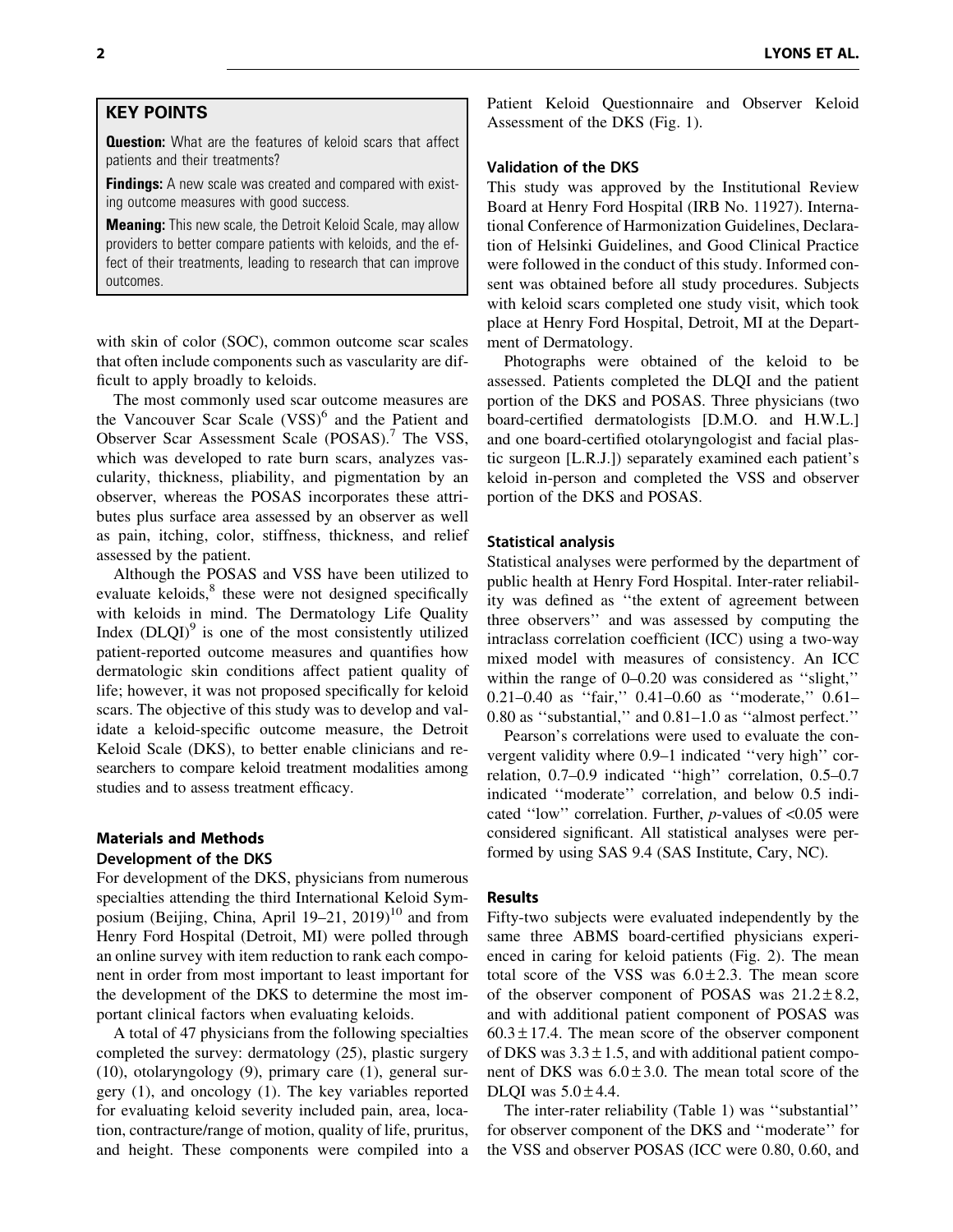|             |                                                                                          | Patient Name      |                          |
|-------------|------------------------------------------------------------------------------------------|-------------------|--------------------------|
|             | <b>Detroit Keloid Scale- Observer Keloid Assessment</b>                                  |                   |                          |
| 1. Location | Please circle the best response for each statement.                                      |                   |                          |
| $0-$        | Able to be hidden under seasonally appropriate clothing<br>(ie. Abdomen, groin, breasts) |                   |                          |
| $1 -$       | Less cosmetically noticeable area (ie. Upper chest, arms, legs)                          |                   |                          |
| $2 -$       | Cosmetically noticeable area (ie. Face, ears)                                            |                   |                          |
| 2. Height   |                                                                                          |                   |                          |
| $0-$        | Flat                                                                                     | $\mathbf{\Omega}$ |                          |
| $1 -$       | Slightly raised $(<5$ mm)                                                                |                   |                          |
| $2-$        | Significantly raised $(\geq 5$ mm)                                                       | $\vdash$ 5mm      |                          |
|             | 3. Surface Area (length x width)<br>Γ٦                                                   | 0.5 cm            |                          |
| $0-$        | $< 0.25$ cm <sup>2</sup>                                                                 | $\succ$ 0.5 cm    | $= 0.25$ cm <sup>2</sup> |
| $1 -$       | $0.25 - 4.0$ cm <sup>2</sup>                                                             |                   |                          |
| $2 -$       | $> 4.0$ cm <sup>2</sup>                                                                  | 2.0 cm            |                          |
|             |                                                                                          | 2.0 cm            | $= 4.0$ cm <sup>2</sup>  |
|             | Detroit Keloid Scale.<br><b>Fig. 1.</b>                                                  |                   |                          |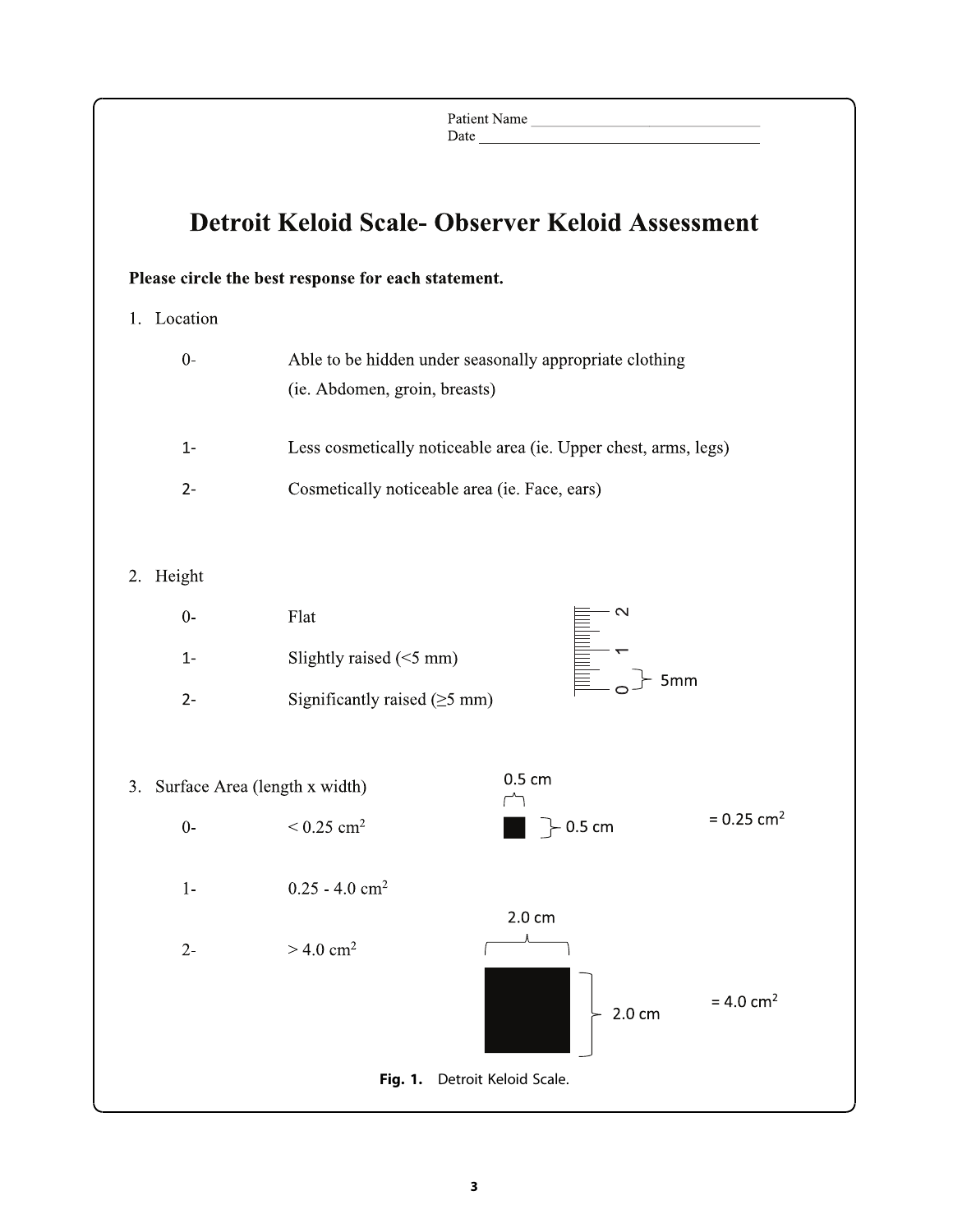|                                                                                          |                                                                   |                                   | Patient Name |  |  |  |  |  |
|------------------------------------------------------------------------------------------|-------------------------------------------------------------------|-----------------------------------|--------------|--|--|--|--|--|
| <b>Detroit Keloid Scale- Patient Keloid Questionnaire</b>                                |                                                                   |                                   |              |  |  |  |  |  |
| Please circle the best response for each statement regarding your keloid within the last |                                                                   |                                   |              |  |  |  |  |  |
| month.                                                                                   |                                                                   |                                   |              |  |  |  |  |  |
|                                                                                          | 1. My keloid itches:                                              |                                   |              |  |  |  |  |  |
|                                                                                          | Never                                                             | Sometimes                         | Always       |  |  |  |  |  |
|                                                                                          |                                                                   |                                   |              |  |  |  |  |  |
|                                                                                          | 2. My keloid is painful:                                          |                                   |              |  |  |  |  |  |
|                                                                                          | Never                                                             | Sometimes                         | Always       |  |  |  |  |  |
|                                                                                          |                                                                   |                                   |              |  |  |  |  |  |
|                                                                                          | 3. My keloid affects my ability to stretch and/or move that area: |                                   |              |  |  |  |  |  |
|                                                                                          | Not at all                                                        | A little                          | A lot        |  |  |  |  |  |
|                                                                                          |                                                                   |                                   |              |  |  |  |  |  |
|                                                                                          | 4. My keloid negatively affects the quality of my life:           |                                   |              |  |  |  |  |  |
|                                                                                          |                                                                   |                                   |              |  |  |  |  |  |
|                                                                                          | Never                                                             | Some days<br>Fig. 1. (Continued). | Every day    |  |  |  |  |  |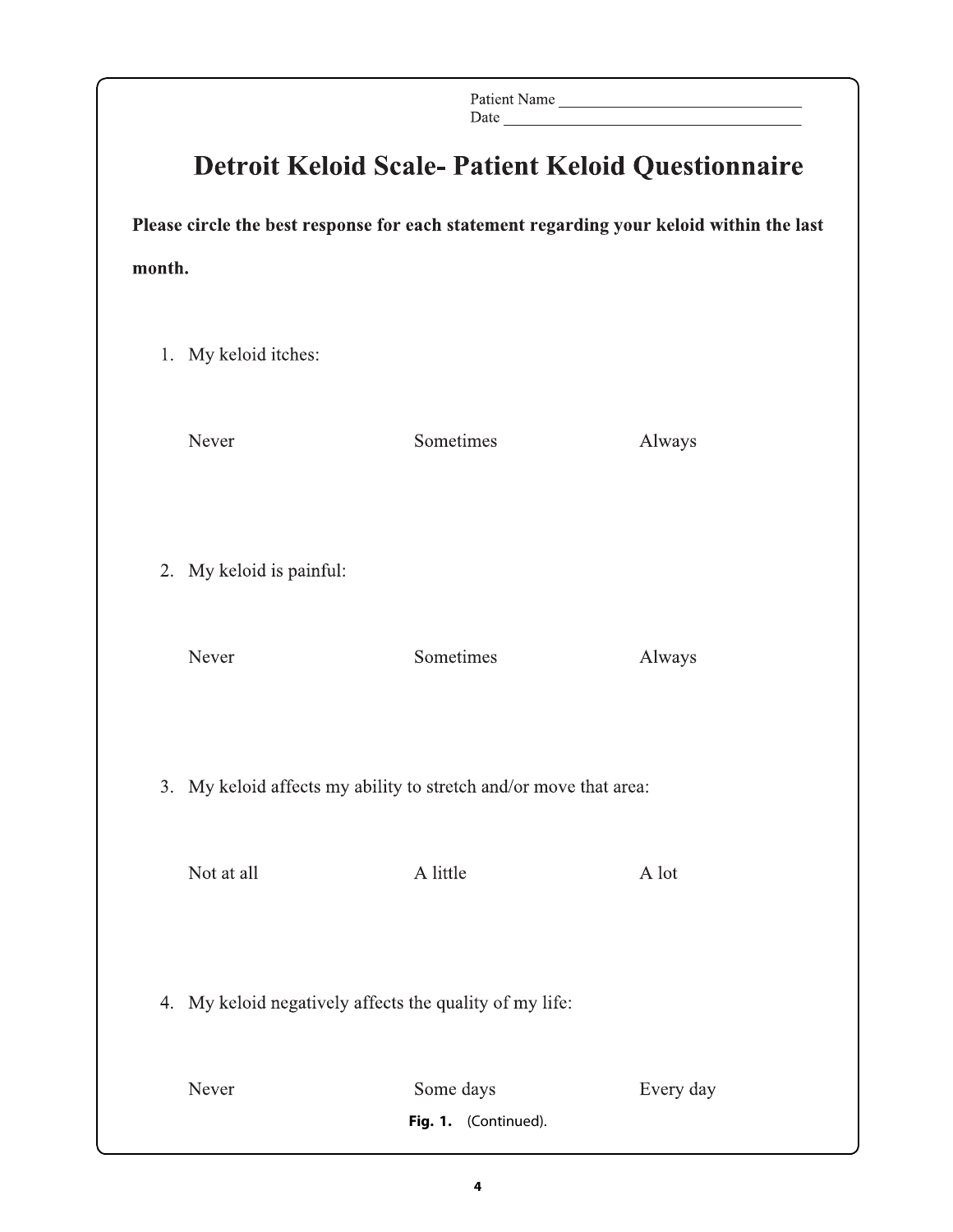|                                         |                                     | Patient Name                                                                             |                  |
|-----------------------------------------|-------------------------------------|------------------------------------------------------------------------------------------|------------------|
|                                         |                                     | <b>Detroit Keloid Scale</b>                                                              |                  |
|                                         |                                     | <b>Please transfer responses from Patient Keloid Questionnaire</b>                       |                  |
|                                         | 1. Pruritus- "My keloid itches"     |                                                                                          |                  |
|                                         | No pruritus- "Never"                |                                                                                          | $\theta$         |
|                                         |                                     | Intermittent pruritus- "Sometimes"                                                       | 1                |
|                                         | Consistent pruritus- "Always"       |                                                                                          | $\overline{2}$   |
| 2. Pain- "My keloid is painful"         |                                     |                                                                                          |                  |
|                                         | No Pain- "Never"                    |                                                                                          | $\overline{0}$   |
|                                         | Intermittent Pain- "Sometimes"      |                                                                                          | 1                |
|                                         | Consistent Pain-"Always"            |                                                                                          | $\overline{2}$   |
|                                         |                                     | 3. Contracture/ROM- "My keloid affects my ability to stretch and/or move that area"      |                  |
|                                         |                                     | No contracture/decreased ROM- "Not at all"                                               | $\mathbf{0}$     |
|                                         |                                     | Some contracture/decreased ROM- "A little"                                               | 1                |
|                                         |                                     | Significant contracture/decreased ROM- "A lot"                                           | $\overline{c}$   |
|                                         |                                     |                                                                                          |                  |
|                                         |                                     | 4. Quality of Life- "My keloid negatively affects the quality of my life"                |                  |
|                                         |                                     | Never affects quality of life- "Never"                                                   | $\boldsymbol{0}$ |
|                                         |                                     | Sometimes affects quality of life- "Some days"                                           | 1                |
|                                         |                                     | Greatly affects quality of life- "Every day"                                             | 2                |
|                                         |                                     | <b>Please transfer scores from Observer Keloid Assessment Sheet</b>                      |                  |
| 5. Location                             |                                     | Able to be hidden under seasonally appropriate clothing<br>(ie. Abdomen, groin, breasts) | $\mathbf 0$      |
|                                         | Less cosmetically noticeable area   |                                                                                          | 1                |
|                                         |                                     | (ie. Upper chest, arms, legs)                                                            |                  |
|                                         |                                     | Cosmetically noticeable area (ie. Face, ears)                                            | $\overline{2}$   |
| 6. Height                               | Flat                                |                                                                                          | $\theta$         |
|                                         | Slightly raised $(< 5$ mm)          |                                                                                          | 1                |
|                                         | Significantly raised ( $\geq$ 5 mm) |                                                                                          | 2                |
| 7. Surface Area                         | $< 0.25$ cm <sup>2</sup>            |                                                                                          | $\bf{0}$         |
|                                         | $0.25 - 4.0$ cm <sup>2</sup>        |                                                                                          | 1                |
|                                         | $>$ 4.0 cm <sup>2</sup>             |                                                                                          | 2                |
|                                         |                                     |                                                                                          |                  |
| <b>Keloid Severity (Calculated from</b> |                                     |                                                                                          | /14              |
| Total)<br>$0-4 =$ mild                  |                                     |                                                                                          |                  |
| $5-9$ = moderate                        |                                     |                                                                                          |                  |
|                                         |                                     |                                                                                          |                  |
| $10-14$ = severe                        |                                     |                                                                                          |                  |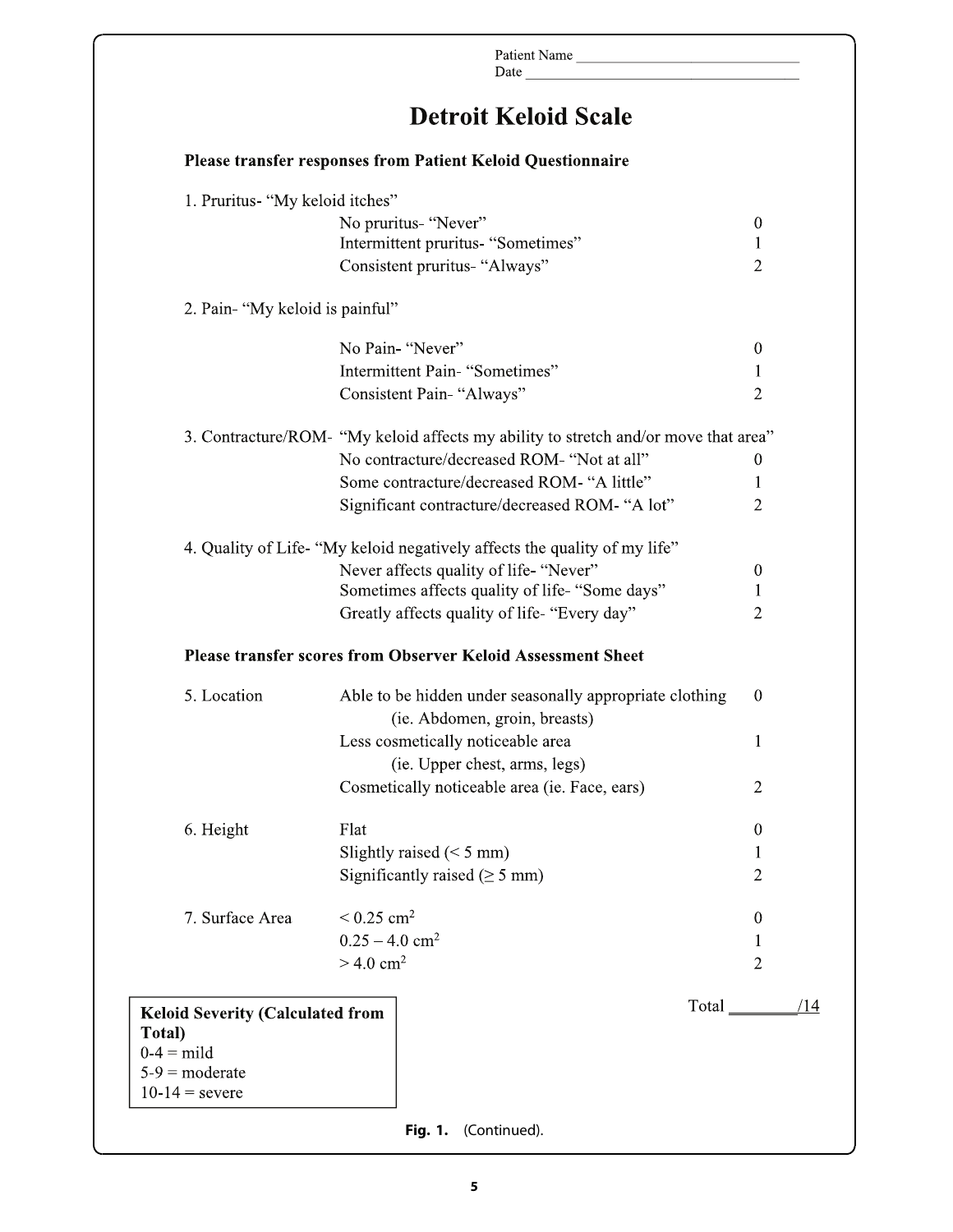

Fig. 2. Spectrum of keloid severity in patients participating in the study: (a) patient with average Detroit Keloid Scale score of 2.7 and (b) patient with average Detroit Keloid Scale score of 11.7.

0.47, respectively). Pearson's correlation indicated a ''moderate'' association between the observer component of DKS with observer component of POSAS  $(\rho = 0.56, p < 0.001)$  and a "substantial" relationship between the observer component of DKS and VSS  $(\rho = 0.63, p < 0.001)$  (Table 2).

Pearson's correlation indicated a ''moderate'' association between the patient portion of DKS and patient portion of POSAS as well as the patient portion of the DKS and DLQI (0.61 and 0.60, respectively,  $p < 0.05$ ). The observer components of the DKS and POSAS showed ''moderate'' correlations with the patient portions of DKS and POSAS (rater's average correlations were 0.47 and 0.50, respectively). In addition, the DKS total score consistently showed significant "substantial" relationship with POSAS total score ( $\rho$  = 0.65,  $p$  < 0.001).

#### **Discussion**

The DKS was developed in conjunction with multidisciplinary keloid experts from around the world who treat diverse patient populations. The most important scale domains were identified, and the scale was finalized with the survey results. The DKS was successfully validated

Table 1. Inter-rater reliability of the Detroit Keloid Scale, Patient and Observer Scar Assessment Scale, and Vancouver Scar Scale

| <b>Outcome</b> measure | $ICC(95\% CI)$         |  |  |
|------------------------|------------------------|--|--|
| DKS observer           | $0.801(0.664 - 0.884)$ |  |  |
| DKS total              | $0.951(0.904 - 0.973)$ |  |  |
| POSAS observer         | $0.466(0.226 - 0.655)$ |  |  |
| POSAS total            | $0.877(0.735 - 0.937)$ |  |  |
| <b>VSS</b>             | $0.599(0.438 - 0.733)$ |  |  |

CI, confidence interval; DKS, Detroit Keloid Scale; ICC, intraclass correlation coefficient; POSAS, Patient and Observer Scar Assessment Scale; VSS, Vancouver Scar Scale.

| Table 2. Correlations between the Detroit Keloid Scale,        |  |  |  |
|----------------------------------------------------------------|--|--|--|
| <b>Patient and Observer Scar Assessment Scale, Dermatology</b> |  |  |  |
| Life Quality Index, and Vancouver Scar Scale                   |  |  |  |

|                                                         | <b>Pearson's correlation</b><br>coefficient (95% CI) | p       |
|---------------------------------------------------------|------------------------------------------------------|---------|
| Observer component DKS vs.<br>observer component POSAS  | $0.56(0.44 - 0.66)$                                  | < 0.001 |
| Observer component DKS vs. VSS                          | $0.63(0.52 - 0.72)$                                  | < 0.001 |
| Observer component POSAS vs. VSS                        | $0.66(0.57-0.74)$                                    | < 0.001 |
| Patient component DKS vs. patient<br>component of POSAS | $0.61(0.50-0.70)$                                    | < 0.001 |
| Patient component DKS vs. DLOI                          | $0.60(0.40-0.75)$                                    | < 0.001 |
| Total DKS vs. Total POSAS                               | $0.65(0.54 - 0.73)$                                  | < 0.001 |

DLQI, Dermatology Life Quality Index.

against the VSS, POSAS, and DLQI. The observer inter-rater reliability of the DKS was superior to both the VSS and POSAS.

The findings from development of the DKS are consistent with and extend from prior reports, including the Japan Scar Workshop  $($  JSW $)$ .<sup>11</sup> The JSW created the JSW Scar Scale ( JSS), but in contrast to DKS, the JSS contains no patient-reported outcomes and aimed to diagnose and distinguish between keloids, hypertrophic scars, and mature scars.<sup>11</sup>

Other scoring systems, including the DLQI, have only patient-reported outcomes whereas some, including the VSS, have only observer components. Although the POSAS has both patient-reported and observer assessments, it is not specific for keloid scars, which are biologically distinct from hypertrophic scars, and disproportionally affect SOC patients. Thus, the DKS was created to incorporate patient-reported and observer assessments to meet the unmet need for a keloid-specific outcome measurement tool.

In addition, objective measurement tools including ultrasound have been used to measure factors such as vascularity, $4$  but these can often be costly, time consuming, and require specialized training to use in clinical practice and trials.<sup>3</sup> Furthermore, vascularity was not included in DKS as it is not a prominent feature and can be difficult to assess in patients with SOC, the predominant group that develops keloids.

The observer inter-rater reliability of the DKS was superior to both the VSS and POSAS. This suggests that the DKS could be better for use in multicenter clinical trials and for those involving multiple raters and different specialties. In addition, the ''almost perfect'' DKS inter-rater reliability may lead to quick adoption as the standard tool for assessing keloid clinical trial outcomes.

Limitations to this study included that it was a singlecenter study, and there was no intra-rater reliability analysis as patients were seen at only one visit. In addition, it remains to be seen the extent that the DKS can pick up smaller changes before and after treatment in patients with more severe keloids.